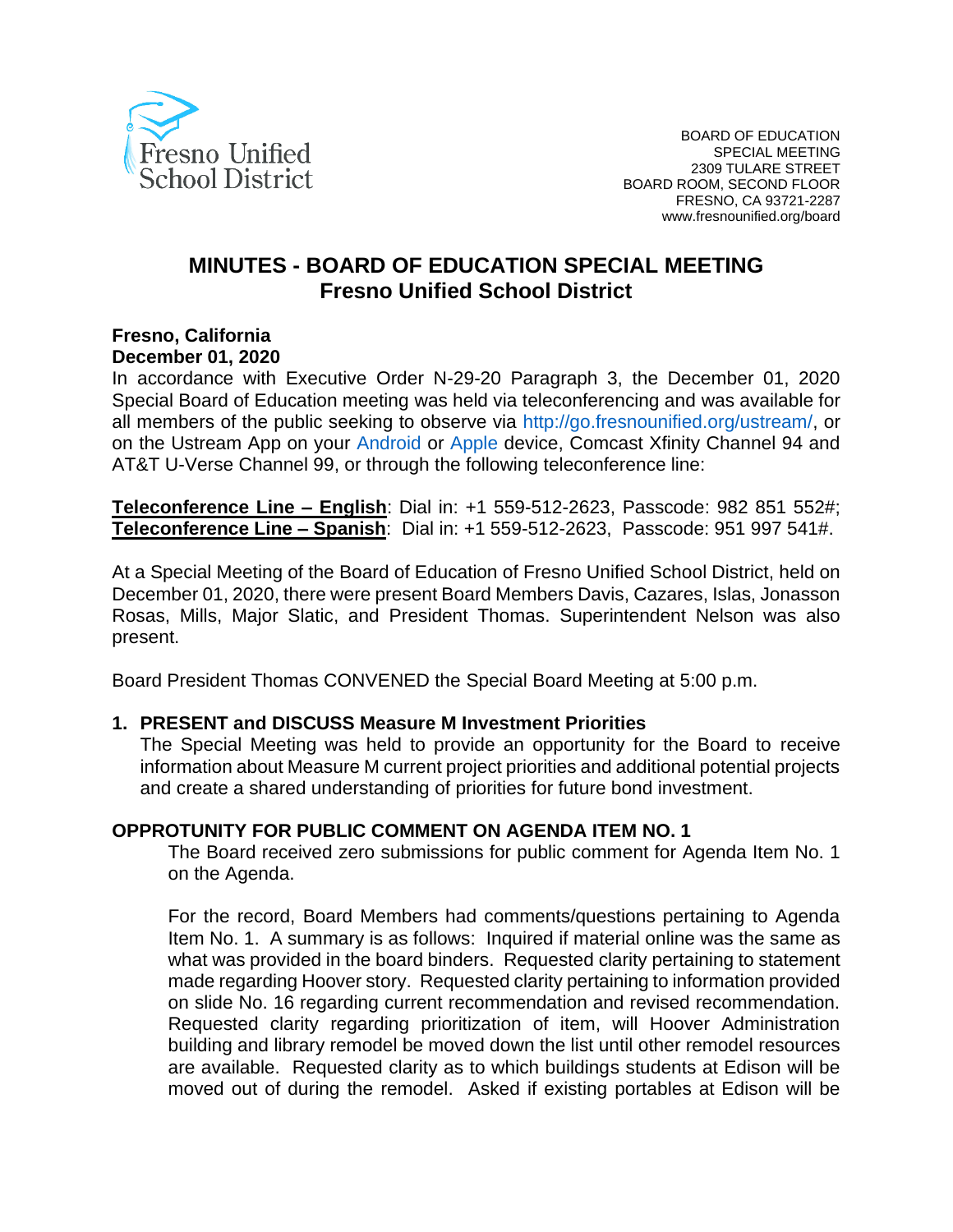removed once new building is built. Requested clarity as to if items listed under revised recommendation list come with money in hand. Requested clarity as to the balancing of current recommendation vs. revised recommendation, is this contingent on other resources. Commented there are partnerships and grants available to support youth activities. Commented the request for meetings to be scheduled with board members to review information prior to board meeting did not happen and expressed the importance of board members to be provided an opportunity to sit with staff for review of materials. Shared meeting quarterly to review priorities is much too frequent. Commented regarding resources invested in Duncan and pointed out resources invested at Duncan are available to approximately 1,000 students versus when invested at a comprehensive school are available to approximately 2,000 students. Asked what the district is doing to make Duncan more accessible to more students. Requested clarity as to how recommendations were made, was it assessment data scores or historically how much was spent in high school regions. Requested clarity as to if Roeding was still on the list. Requested clarity as to Duncan weekend classes for adults. Requested clarity as to when projects will be completed for entry access point at Sunset and fencing at Cambridge. Recommended to meet bi-annually to review priorities. Requested clarity as to suitability scores and how scores are weighted. Commented that Duncan has a unique place as it is an open boundary campus and is a premier place as a CTE school, and part of the limitations experienced at Duncan are because it is a repurposed middle school, with investments more students will benefit. Shared concern that Mayfair is close to a canal and stores in the surrounding area and in need of a boundary wall for safety. Addressed concerns pertaining to Sunset and mentioned there are non-facility areas in which the district could help, such as crossing guards and partnering with parent organizations to help create greater areas of safety and security. Requested to look for how to make things suitable through programmatic design or course offerings. Expressed concern that combined scores that are weighed heavily in suitability can skew results. Asked if all factors can take on similar weight. Requested colleagues to keep in mind why the bond was approved. The renovation of facilities was put forward with voters. Addressed concern pertaining to leaving behind needed renovations in order to bring in new programming. Addressed concern that new CTE items arise and move needed renovations down the list. Requested clarity as to if the Hoover renovated space for special education services and the library are still on the list. Requested follow up as to where the special education services will go, specifically at Hoover. Requested clarity as to the communication used to notify site leaders if a site was removed from the list or if the scope of work changed. Reiterated safety concerns pertaining to locations of school offices and commented that any change to the priority list which will result in the reduction of safety renovations will not be supported. Requested clarity as to the column header on Appendix A pertaining to the year the school was built, specifically, why there are zeros and no date. Requested all board members receive follow-up in two weeks pertaining to column headers on Appendix A. Requested clarity pertaining to total investment at Edison High School. Requested